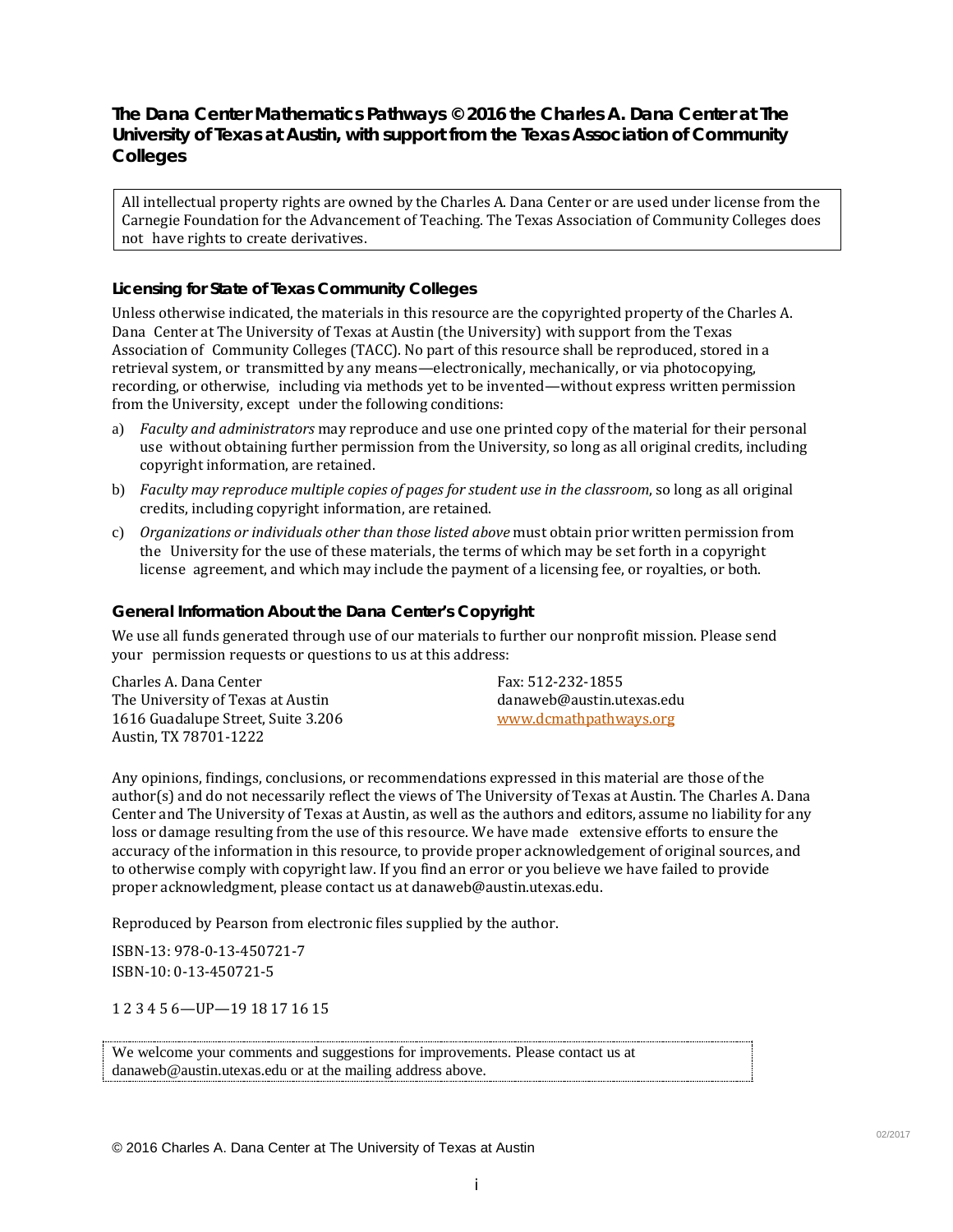#### **About the Charles A. Dana Center at The University of Texas at Austin**

The Dana Center develops and scales math and science education innovations to support educators, administrators, and policy makers in creating seamless transitions throughout the K–14 system for all students, especially those who have historically been underserved.

We work with our nation's education systems to ensure that every student leaves school prepared for success in postsecondary education and the contemporary workplace—and for active participation in our modern democracy. We are committed to ensuring that the accident of where a student attends school does not limit the academic opportunities he or she can pursue. Thus, we advocate for high academic standards, and we collaborate with local partners to build the capacity of education systems to ensure that all students can master the content described in these standards.

Our portfolio of initiatives, grounded in research and two decades of experience, centers on mathematics and science education from prekindergarten through the early years of college. We focus in particular on strategies for improving student engagement, motivation, persistence, and achievement.

We help educators and education organizations adapt promising research to meet their local needs and develop innovative resources and systems that we implement through multiple channels, from the highly local and personal to the regional and national. We provide long-term technical assistance, collaborate with partners at all levels of the education system, and advise community colleges and states.

We have significant experience and expertise in the following:

- Developing and implementing standards and building the capacity of schools, districts, and systems
- Supporting education leadership, instructional coaching, and teaching
- Designing and developing instructional materials, assessments, curricula, and programs for bridging critical transitions
- Convening networks focused on policy, research, and practice

The Center was founded in 1991 at The University of Texas at Austin. Our staff members have expertise in leadership, literacy, research, program evaluation, mathematics and science education, policy and systemic reform, and services to high-need populations. We have worked with states and education systems throughout Texas and across the country. For more information about our programs and resources, see our homepage at www.utdanacenter.org.

#### **About the Dana Center Mathematics Pathways**

The Dana Center Mathematics Pathways (DCMP) is a systemic approach to improving student success and completion through implementation of processes, strategies, and structures based on four fundamental principles:

- 1. Multiple pathways with relevant and challenging mathematics content aligned to specific fields of study
- 2. Acceleration that allows students to complete a college-level math course more quickly than in the traditional developmental math sequence
- 3. Intentional use of strategies to help students develop skills as learners
- 4. Curriculum design and pedagogy based on proven practice

The Dana Center has developed curricular materials for three accelerated pathways—*Statistical Reasoning*, *Quantitative Reasoning*, and *Reasoning with Functions I* and *Reasoning with Functions II* (a two-course preparation for Calculus). The pathways are designed for students who have completed arithmetic or who are placed at a beginning algebra level. All three pathways have a common starting point—a developmental math course that helps students develop foundational skills and conceptual understanding in the context of college-level course material.

In the first term, we recommend that students also enroll in a learning frameworks course to help them acquire the strategies—and tenacity—necessary to succeed in college. These strategies include setting academic and career goals that will help them select the appropriate mathematics pathway.

In addition to the curricular materials, the Dana Center has developed tools and services to support project implementation. These tools and services include an implementation guide, data templates and planning tools for colleges, and training materials for faculty and staff.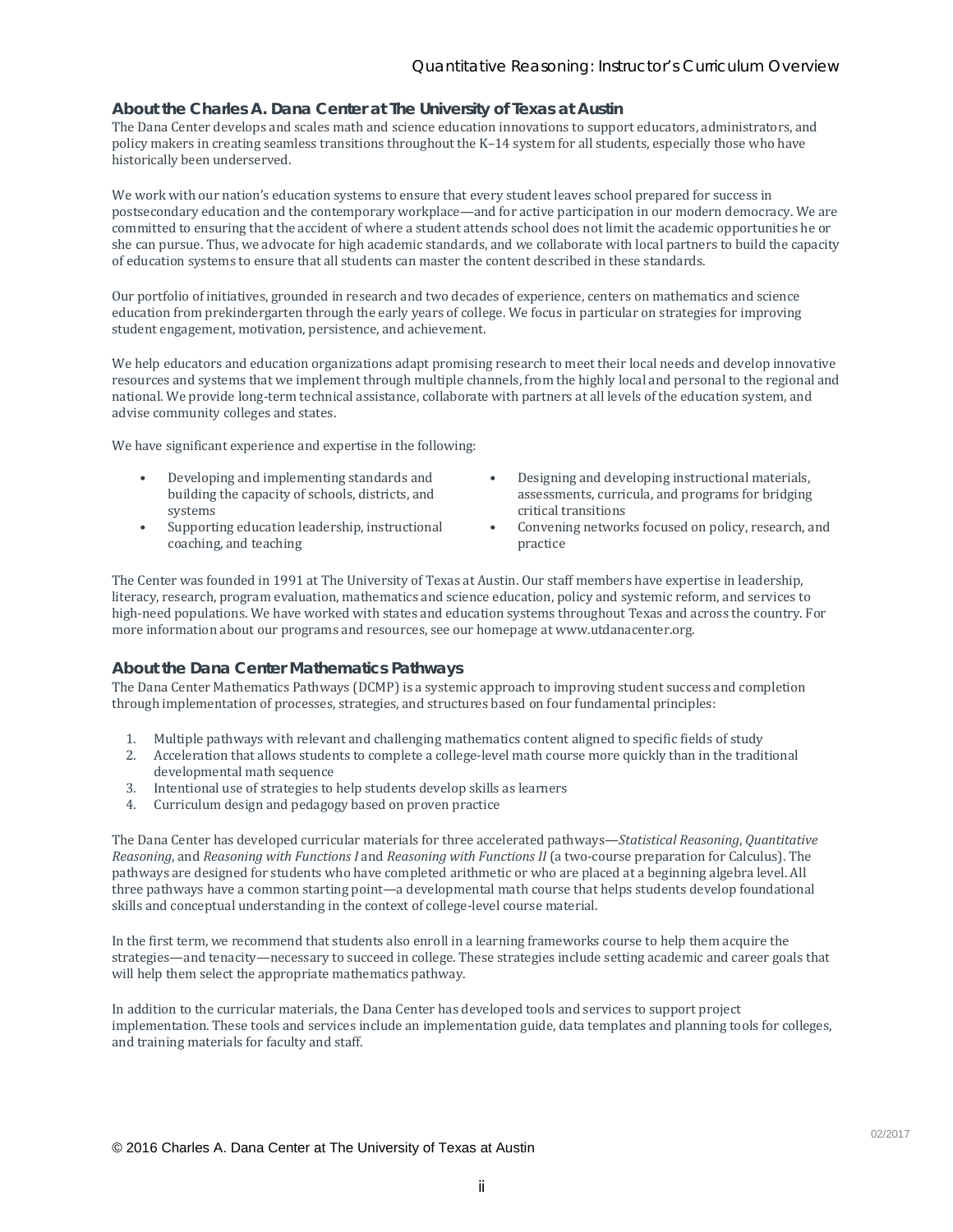### **Acknowledgments**

The development of this course began with the formation of the DCMP **Curricular Design Team**, who set the design standards for the curricular materials of individual DCMP courses would be designed. The team members are:

| Richelle (Rikki) Blair, Lakeland Community  | Sharon Sledge, San Jacinto College (Texas)   |
|---------------------------------------------|----------------------------------------------|
| College (Ohio)                              | Paula Wilhite, North Texas Community College |
| Rob Farinelli, College of Southern Maryland | (Texas)                                      |
| (Maryland)                                  | Linda Zientek, Sam Houston State University  |
| Amy Getz, Charles A. Dana Center (Texas)    | (Texas)                                      |
| Roxy Peck, California Polytechnic State     |                                              |
| University (California)                     |                                              |

The Dana Center then convened faculty from each of the DCMP codevelopment partner institutions to provide input on key usability features of the instructor supports in curricular materials and pertinent professional development needs. Special emphasis was placed on faculty who need the most support, such as new faculty and adjunct faculty. The **Usability Advisory Group** members are:

| Ioana Agut, Brazosport College (Texas)<br>Eddie Bishop, Northwest Vista College (Texas)<br>Alma Brannan, Midland College (Texas) | Juan Ibarra, South Texas College (Texas)<br>Keturah Johnson, Lone Star College (Texas)<br>Julie Lewis, Kilgore College (Texas) |
|----------------------------------------------------------------------------------------------------------------------------------|--------------------------------------------------------------------------------------------------------------------------------|
|                                                                                                                                  |                                                                                                                                |
| Ivette Chuca, El Paso Community College                                                                                          | Joey Offer, Austin Community College (Texas)                                                                                   |
| (Texas)                                                                                                                          | Connie Richardson, Charles A. Dana Center                                                                                      |
| Tom Connolly, Charles A. Dana Center (Texas)                                                                                     | (Texas)                                                                                                                        |
| Alison Garza, Temple College (Texas)                                                                                             | Paula Talley, Temple College (Texas)                                                                                           |
| Colleen Hosking, Austin Community College                                                                                        | Paige Wood, Kilgore College (Texas)                                                                                            |
| (Texas)                                                                                                                          |                                                                                                                                |

Some of the content for this course is derived from the Statway™ course, which was developed under a November 30, 2010, agreement by a team of faculty authors and reviewers contracted and managed by the Charles A. Dana Center at The University of Texas at Austin under sponsorship of the Carnegie Foundation for the Advancement of Teaching. Statway™ is copyright © 2011 by the Carnegie Foundation for the Advancement of Teaching and the Charles A. Dana Center at The University of Texas at Austin. Statway™ and Quantway™ are trademarks of the Carnegie Foundation for the Advancement of Teaching.

Funding and support for the Dana Center Mathematics Pathways project was provided by the Kresge Foundation, Carnegie Corporation of New York, Greater Texas Foundation, Houston Endowment, Texas legislative appropriations request, and TG.

Any opinions, findings, conclusions, or recommendations expressed in this material are those of the author(s) and do not necessarily reflect the views of these funders or The University of Texas at Austin. This publication was also supported through a collaboration between the Charles A. Dana Center, Texas Association of Community Colleges, and Pearson Education, Inc.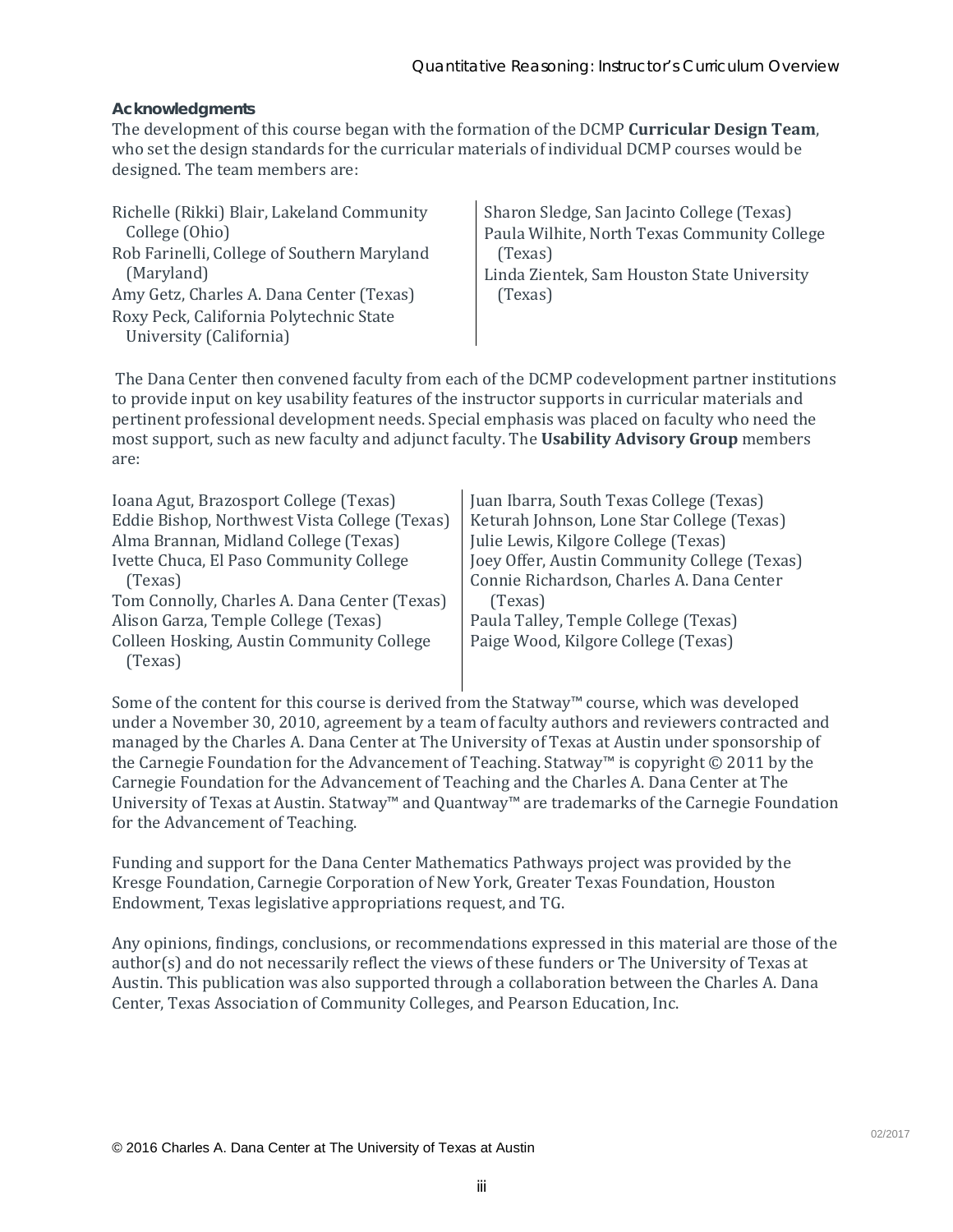#### **Acknowledgement for Version 1.0**

Development of Version 1.0 (2015) of the *Quantitative Reasoning* course was made possible by a grant from the Greater Texas Foundation and the Houston Endowment.

Unless otherwise noted, all staff listed are with the Charles A. Dana Center at The University of Texas at Austin.

#### *Project Lead, Authors, and Reviewers*

Richelle (Rikki) Blair, lead author, professor emerita, Lakeland Community College (Ohio) Scott Guth, professor, Mt. San Antonio College (California) Rob Kimball, professor emeritus, Wake Tech Community College (North Carolina) Andrea Levy, mathematics instructor, Seattle Central Community College (Washington) Maura Mast, associate vice provost for undergraduate studies, University of Massachusetts Boston (Boston) Aaron Montgomery, Professor, Central Washington University (Washington) Jeff Morford, Henry Ford Community College (Michigan) Victor Piercey, Assistant Professor, Ferris State University (Michigan) Connie J. Richardson, project lead and lead author, *Quantitative Reasoning* Jack Rotman, Lansing Community College (Michigan) Jan Roy, mathematics department chair, Montcalm Community College (Michigan) Erin Sagaskie, mathematics instructor, Carbondale Community High School (Illinois)

#### *Project Staff*

Adam Castillo, graduate research assistant Heather Cook, program coordinator Ophella C. Dano, lead editor Amy Getz, strategic implementation lead, higher education Monette McIver, manager, higher education services Brandi M. Mendez, administrative assistant Erica Moreno, program coordinator Dana Petersen, independent consultant Phil Swann, senior designer Sarah Wenzel, administrative associate

**Pearson Education, Inc. Staff**

| Vice President, Editorial Jason Jordan         | Project Manager Kathleen A. Manley            |
|------------------------------------------------|-----------------------------------------------|
| Strategic Account Manager Tanja Eise           |                                               |
|                                                | Project Management Team Lead Christina Lepre  |
| Editor in Chief Anne Kelly                     | Product Marketing Manager Alicia Frankel      |
| Senior Acquisitions Editor Marnie Greenhut     | Senior Author Support/Technology Specialist   |
| Digital Instructional Designer Tacha Gennarino | <b>Joe Vetere</b>                             |
| Manager, Instructional Design Sara Finnigan    | Rights and Permissions Project Manager Martha |
| Senior Project Manager Dana Toney              | Shethar                                       |
| Director of Course Production, MyMathLab Ruth  | Procurement Specialist Carol Melville         |
| Berry                                          | Associate Director of Design Andrea Nix       |
| MathXL Content Developer Bob Carroll           | Program Design Lead Beth Paquin               |
|                                                | <b>Composition Dana Bettez</b>                |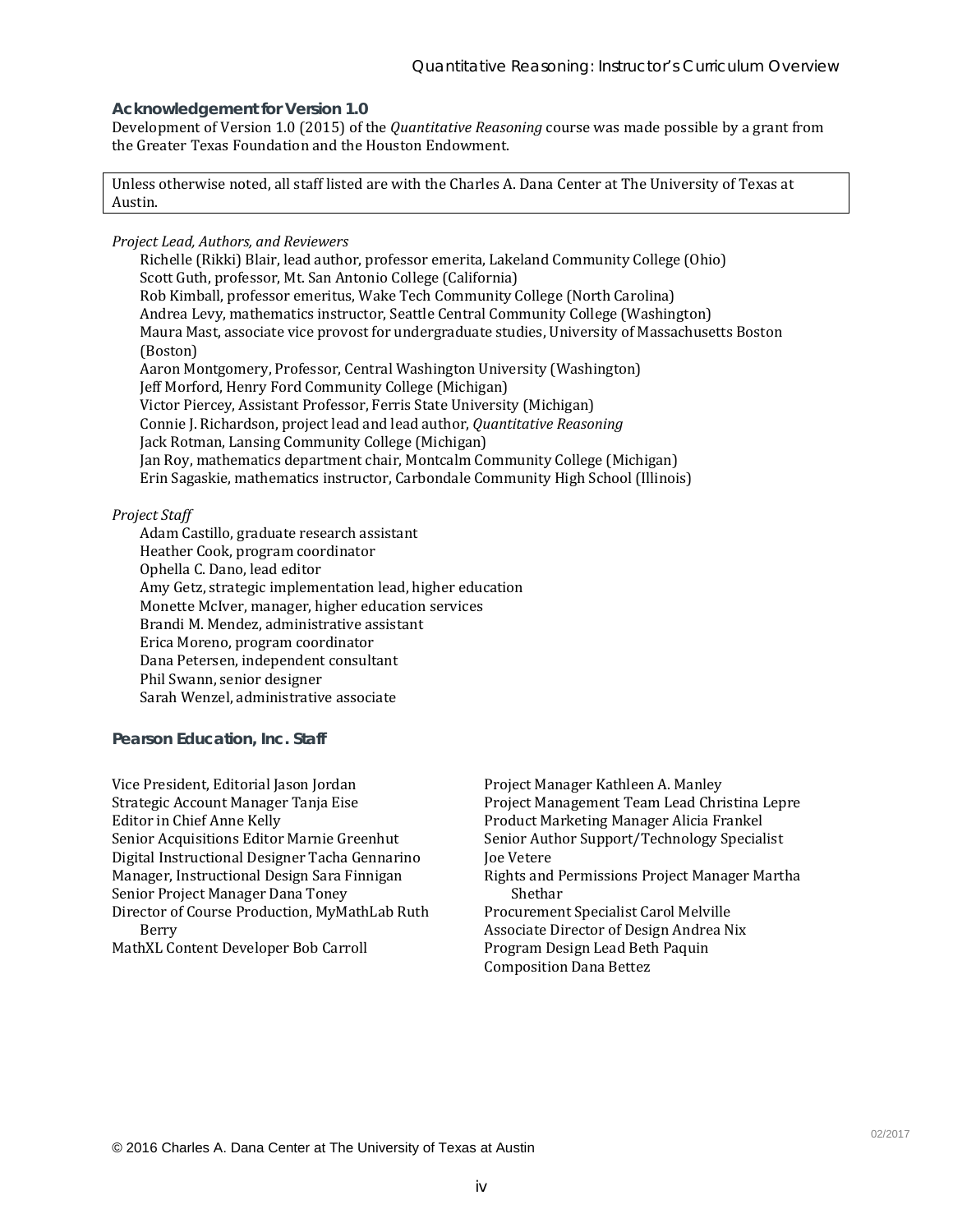# **Contents**

| esson | ω<br>ssig<br>Prev<br>⋖   | Lesson Title and Description     | ctiviti<br>ర<br>Φ<br>₫<br>č٩<br>lass<br>with | lass<br>(Studer<br>$\overline{\omega}$ | Suggestions<br>ΙUΡ<br>Lesson | ssig<br>Pract |
|-------|--------------------------|----------------------------------|----------------------------------------------|----------------------------------------|------------------------------|---------------|
|       | $\overline{\phantom{0}}$ | Curriculum Overview              | XV                                           | viii                                   |                              |               |
|       |                          | <b>Suggestions for Prep Week</b> | <b>XXXI</b>                                  |                                        |                              |               |

## **Lessons 1-7: Complex Numerical Summaries; Graphical Displays**

| 1.A |     | Data for Life<br>Collect data that will be referred to<br>throughout the semester; supplemental<br>spreadsheet provided                                        | $\mathbf{1}$ | $\mathbf{1}$ | $\mathbf{1}$ |     |
|-----|-----|----------------------------------------------------------------------------------------------------------------------------------------------------------------|--------------|--------------|--------------|-----|
| 1.B |     | Our Learning Community<br>Student success focus<br>Establish a sense of shared responsibility;<br>provide key information about course<br>content and policies | 4            | 5            | 4            |     |
| 1.C | 1.C | <b>Instant Runoff</b><br>Voting schemes                                                                                                                        | 6            | 7            | 13           | 1.C |
| 1.D | 1.D | <b>Borda Count</b><br>Voting schemes                                                                                                                           | 11           | 11           | 18           | 1.D |
| 2.A | 2.A | <b>Graphical Displays</b><br>Analysis and communication; dotplots,<br>histograms, boxplots; mean; median                                                       | 14           | 13           | 22           | 2.A |
| 2.B | 2.B | <b>Forming Effective Study Groups</b><br>Student success focus<br>Taking responsibility for own learning and<br>supporting learning of others; setting norms   | 17           | 15           | 26           |     |
| 2.C |     | Mini-Project: Graphical Displays<br>Write formal, contextual analysis on<br>compared data; research-related data;<br>sample rubric provided                    | 20           | 17           | 32           |     |
| 3.A | 3.A | Who Is in the Population?<br>Populations; sampling                                                                                                             | 23           | 19           | 38           | 3.A |
| 3.B | 3.B | How Much Water Do I Drink?<br>Analyzing class data; Central Limit<br><b>Theorem</b>                                                                            | 27           | 21           | 43           | 3.B |

© 2016 Charles A. Dana Center at The University of Texas at Austin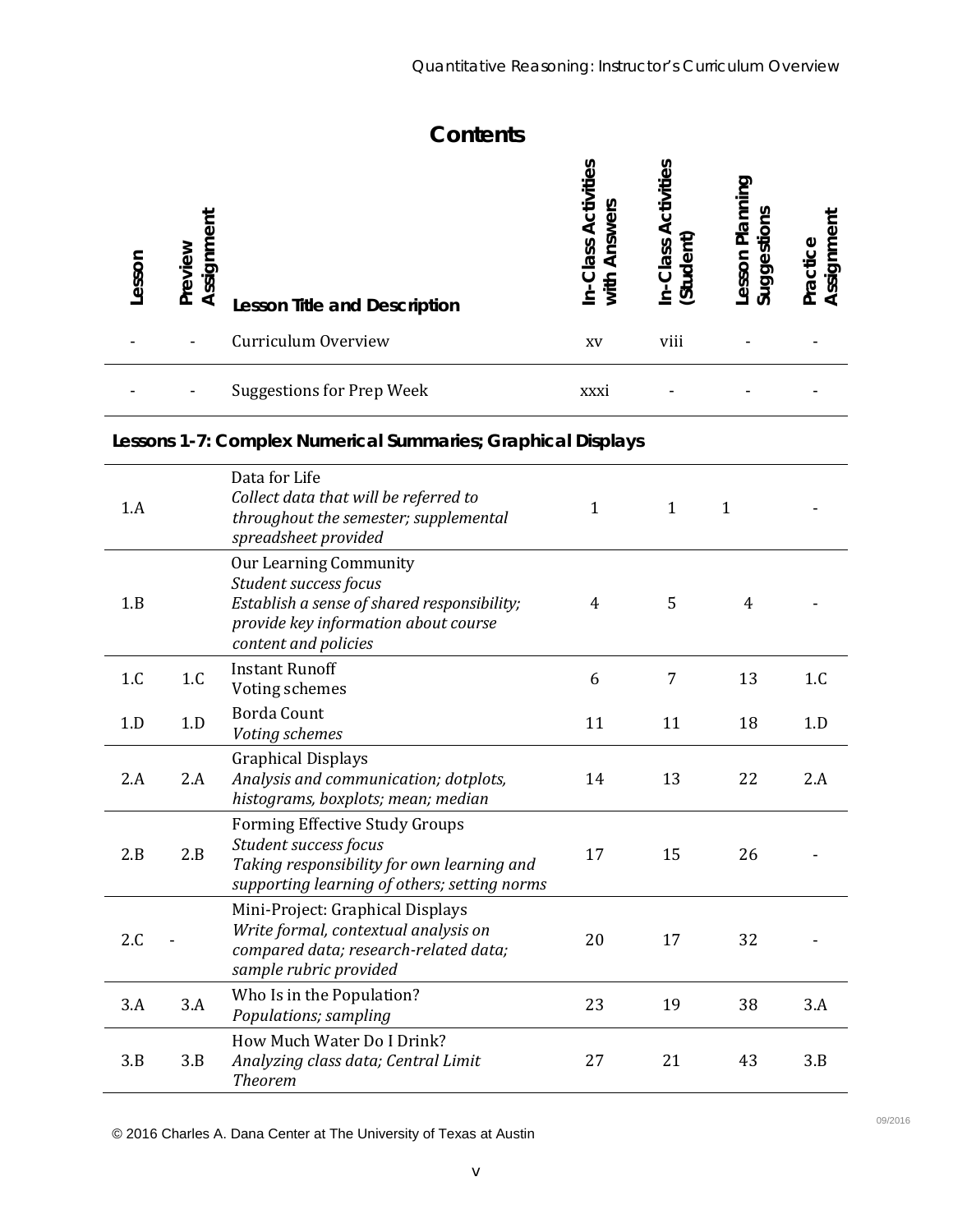| Lesson          | Assignment<br>Preview | Lesson Title and Description                                                                                       | In-Class Activities<br>with Answers | In-Class Activities<br>(Student) | Lesson Planning<br>Suggestions | Assignment<br>Practice |
|-----------------|-----------------------|--------------------------------------------------------------------------------------------------------------------|-------------------------------------|----------------------------------|--------------------------------|------------------------|
| 3.C             | 3.C                   | How Much Water Does Our Class Drink?<br>(Optional)<br>Sample standard deviation                                    | 30                                  | 23                               | 47                             | 3.C                    |
| 4.A             | 4.A                   | What Are the Risks?<br>Theoretical probability of two or more<br>independent events                                | 35                                  | 27                               | 50                             | 4.A                    |
| 4.B             | 4.B                   | <b>Calculating Risk</b><br>Conditional probability of two or more<br>dependent events                              | 39                                  | 31                               | 54                             | 4.B                    |
| 5.A             | 5.A                   | <b>Cost of Living Comparisons</b><br>Conversion to create equivalent units;<br>supplemental spreadsheet            | 44                                  | 35                               | 58                             | 5.A                    |
| 5.B             | 5.B                   | <b>Index Numbers</b><br>Using indices such as Consumer Price<br>Index; supplemental spreadsheet                    | 48                                  | 39                               | 63                             | 5.B                    |
| 5.C             | 5.C                   | Polls, Polls, Polls!<br>Weighted averages                                                                          | 52                                  | 43                               | 67                             | 5.C                    |
| 5.D             | 5.D                   | Average Income<br>Weighted averages and expected value;<br>supplemental spreadsheet                                | 56                                  | 47                               | 72                             | 5.D                    |
| 6.A             | 6.A                   | How Can We Smooth the Data? (Optional)<br>Simple and weighted moving averages;<br>supplemental spreadsheet         | 59                                  | 49                               | 76                             | 6.A                    |
| 6.B             |                       | Mini-Project: Income Disparities (Optional)<br>Written analysis of graphical display of<br>weighted moving average | 63                                  | 51                               | 81                             |                        |
| 7.A             | 7.A                   | <b>U.S. Budget Priorities</b><br>Part-part vs. part-whole ratios                                                   | 68                                  | 53                               | 86                             | 7.A                    |
| 7.B             | 7.B                   | Understanding U.S. Budget Priorities<br>Decimals, percentages, and part-whole<br>ratios                            | 72                                  | 57                               | 90                             | 7.B                    |
| 7. <sub>C</sub> | 7.C                   | Changes to U.S. Budget Priorities<br>Absolute and relative change                                                  | 78                                  | 61                               | 95                             | 7.C                    |
| 7.D             | 7.D                   | Percent of Total U.S. Budget<br>Dotplots used to introduce symmetry and<br>skewness                                | 82                                  | 63                               | 99                             | 7.D                    |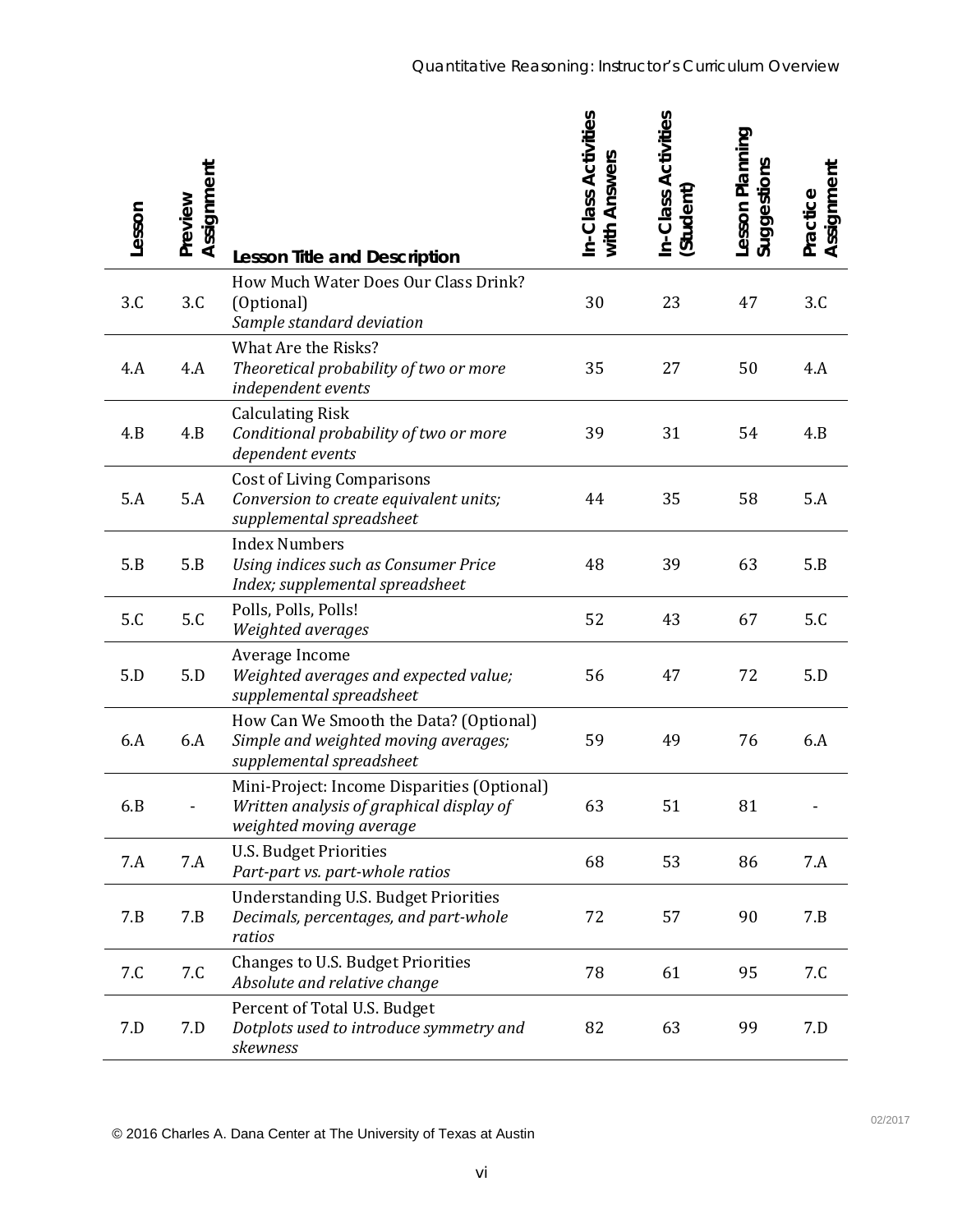| Lesson | Assignm<br>Preview | <b>Lesson Title and Description</b>                                                                                                                                | Activities<br>Answers<br>Class<br>with | Activities<br>(Student)<br>In-Class | Lesson Planning<br>Suggestions | ssignme<br>Practice |
|--------|--------------------|--------------------------------------------------------------------------------------------------------------------------------------------------------------------|----------------------------------------|-------------------------------------|--------------------------------|---------------------|
| 7.E    | 7.E                | What's My Credit Score?<br>Application of ratios; Practice assignment<br>can be mini-project. Collect data for Lesson<br>8, Part D; schedule lab for 8.D and 10.A. | 87                                     | 65                                  | 102                            | 7.E                 |
| 7.F    | 7.F                | <b>U.S. Incarceration Rates</b><br>Applications of ratios; comparison                                                                                              | 91                                     | 69                                  | 107                            | 7.F                 |

## **Lessons 8-12: Mathematical Modeling**

| 8.A  | 8.A  | More Water, Please!<br>Introduction to mathematical modeling                                                | 94  | 71  | 112 | 8.A  |
|------|------|-------------------------------------------------------------------------------------------------------------|-----|-----|-----|------|
| 8.B  | 8.B  | What's My Car Worth?<br>Distinguishing proportionality and linearity                                        | 99  | 75  | 118 | 8.B  |
| 8.C  | 8.C  | <b>How Money Makes Money</b><br>Non-linear models                                                           | 103 | 79  | 123 | 8.C  |
| 8.D  | 8.D  | Have My Choices Affected My Learning?<br>Regression using student data. Computer<br>lab day, if possible.   | 109 | 83  | 129 | 8.D  |
| 8.E  | 8.E  | Mini-Project: Progressive and Flat Income<br>Tax Systems (Optional)<br>Informal piecewise linear function   | 113 | 87  | 135 |      |
| 8.F  | 8.F  | Mini-Project: Estimating the Number of<br>People in a Crowd (Optional)<br>Using proportionality to estimate | 122 | 93  | 140 |      |
| 9.A  | 9.A  | Depreciation<br>Modeling, interpolation, and extrapolation                                                  | 129 | 97  | 146 | 9.A  |
| 9.B  | 9.B  | <b>Appreciating Depreciation</b><br>Linear interpolation via similar triangles                              | 135 | 103 | 153 | 9.B  |
| 9.C  | 9.C  | How Much Should I Be Paid?<br>Correlation                                                                   | 140 | 107 | 159 | 9.C  |
| 9.D  | 9.D  | Why Are You Wearing the Same Old<br>Socks?<br>Correlation vs. causation; strength                           | 148 | 113 | 164 | 9.D  |
| 10.A | 10.A | Fibonacci's Rabbits<br>Exponential growth; limitations. Computer<br>lab day, if possible.                   | 155 | 117 | 168 | 10.A |

© 2016 Charles A. Dana Center at The University of Texas at Austin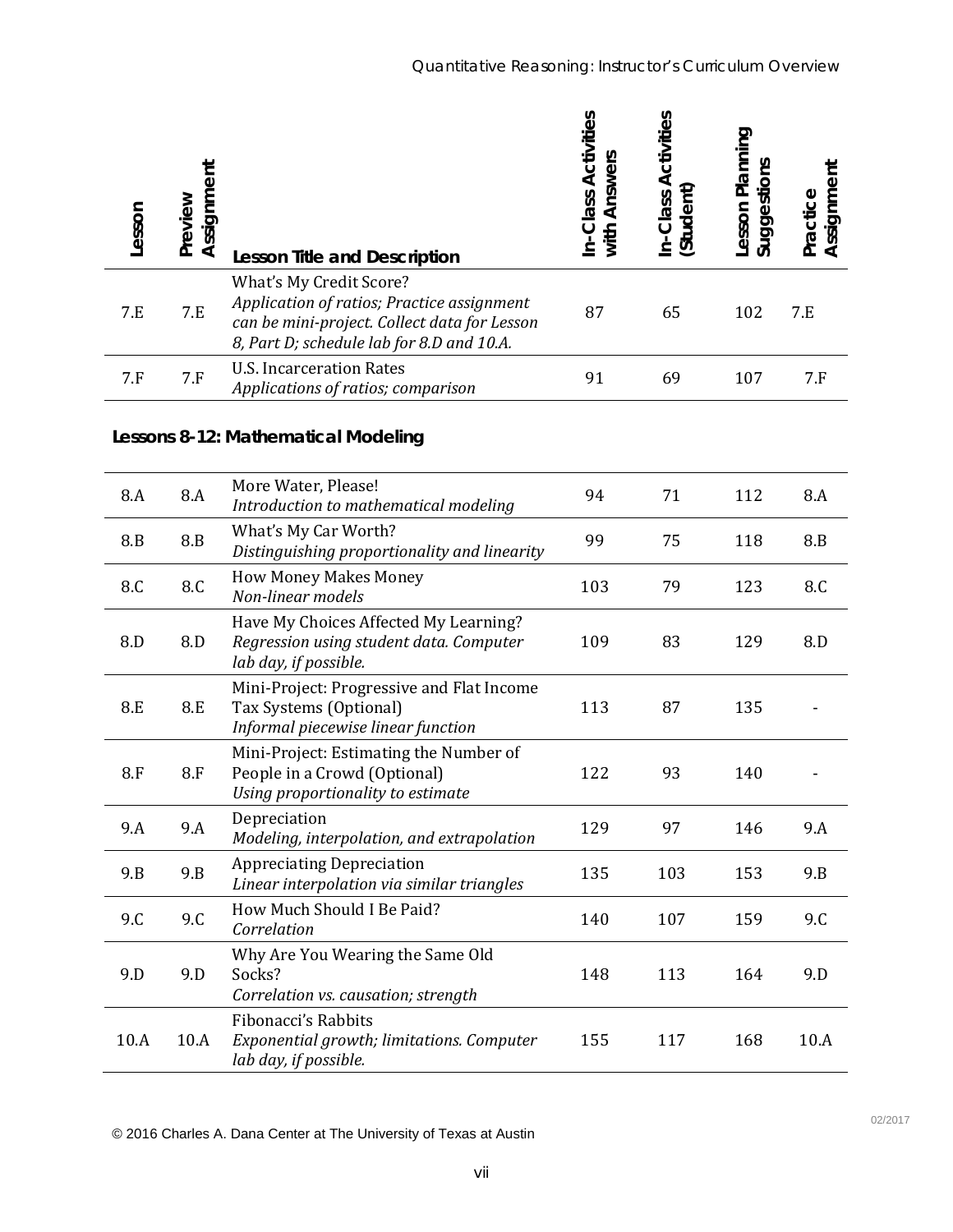| Lesson | ά٥<br>ssig<br>Pre<br>◁ | <b>Lesson Title and Description</b>                       | S<br>n<br>ሰነ<br>₫<br>∽<br>ass<br>with | S<br>C<br>ass<br>යි. | ත<br>ల్ల<br>$\bar{\mathbf{\sigma}}$<br>stio<br>Sugge<br>Lessor | ssig<br>3G |
|--------|------------------------|-----------------------------------------------------------|---------------------------------------|----------------------|----------------------------------------------------------------|------------|
| 10.B   | 10.B                   | Is It Getting Crowded?<br>Exponential growth; limitations | 158                                   | 121                  | 173                                                            | 10.B       |
|        |                        |                                                           |                                       |                      |                                                                |            |

You may wish to consider various configurations with the upcoming modeling lessons. For example, you may wish to consider having different groups complete and present the various logistic lessons or having some groups do logistic models while other groups do the periodic models. You may also choose to omit either logistic or periodic models.

| 11.A                               | 11.A | Population Growth (Optional)<br>Logistic models                                                                                  | 163 | 125 | 177 | 11.A |
|------------------------------------|------|----------------------------------------------------------------------------------------------------------------------------------|-----|-----|-----|------|
| 11.B                               | 11.B | Oh, Deer! (Optional)<br>Time series model of logistic growth                                                                     | 169 | 129 | 182 | 11.B |
| 11.C                               | 11.C | Can You Hear Me Now? (Optional)<br>Logistic models. Spreadsheet<br>demonstration or computer lab day, if<br>possible.            | 173 | 133 | 187 | 11.C |
| 11.D                               | 11.D | Hares and Lynxes (Optional)<br>Predator-prey                                                                                     | 178 | 137 | 191 | 11.D |
| 11.E                               | 11.E | Reindeer and Lichens (Optional)<br>Effects of parameter choices on model<br>predictions                                          | 183 | 141 | 198 | 11.E |
| 12.A                               | 12.A | How Long Is the Longest Day? (Optional)<br>Cyclical data                                                                         | 188 | 145 | 202 | 12.A |
| 12.B                               | 12.B | What's My Sine? (Optional)<br>Periodic functions                                                                                 | 196 | 151 | 206 | 12.B |
| 12.C                               | 12.C | SIR Disease (Optional)<br>Effect of parameters on a model<br>(epidemics)                                                         | 201 | 155 | 211 | 12.C |
| 12.D                               |      | SIR (Continued) (Optional)<br>Create a time-series model using a<br>spreadsheet; Practice assignment could be a<br>mini-project. | 206 | 159 | 216 |      |
| Lessons 13-15: Statistical Studies |      |                                                                                                                                  |     |     |     |      |
|                                    |      | Mind the Gap in Income Inequality                                                                                                |     |     |     |      |

|      | Mind the Gap in Income Inequality                       |     |     |     |      |
|------|---------------------------------------------------------|-----|-----|-----|------|
| 13.A | 13.A Introductory vocabulary for statistical<br>studies | 209 | 161 | 224 | 13.A |
|      |                                                         |     |     |     |      |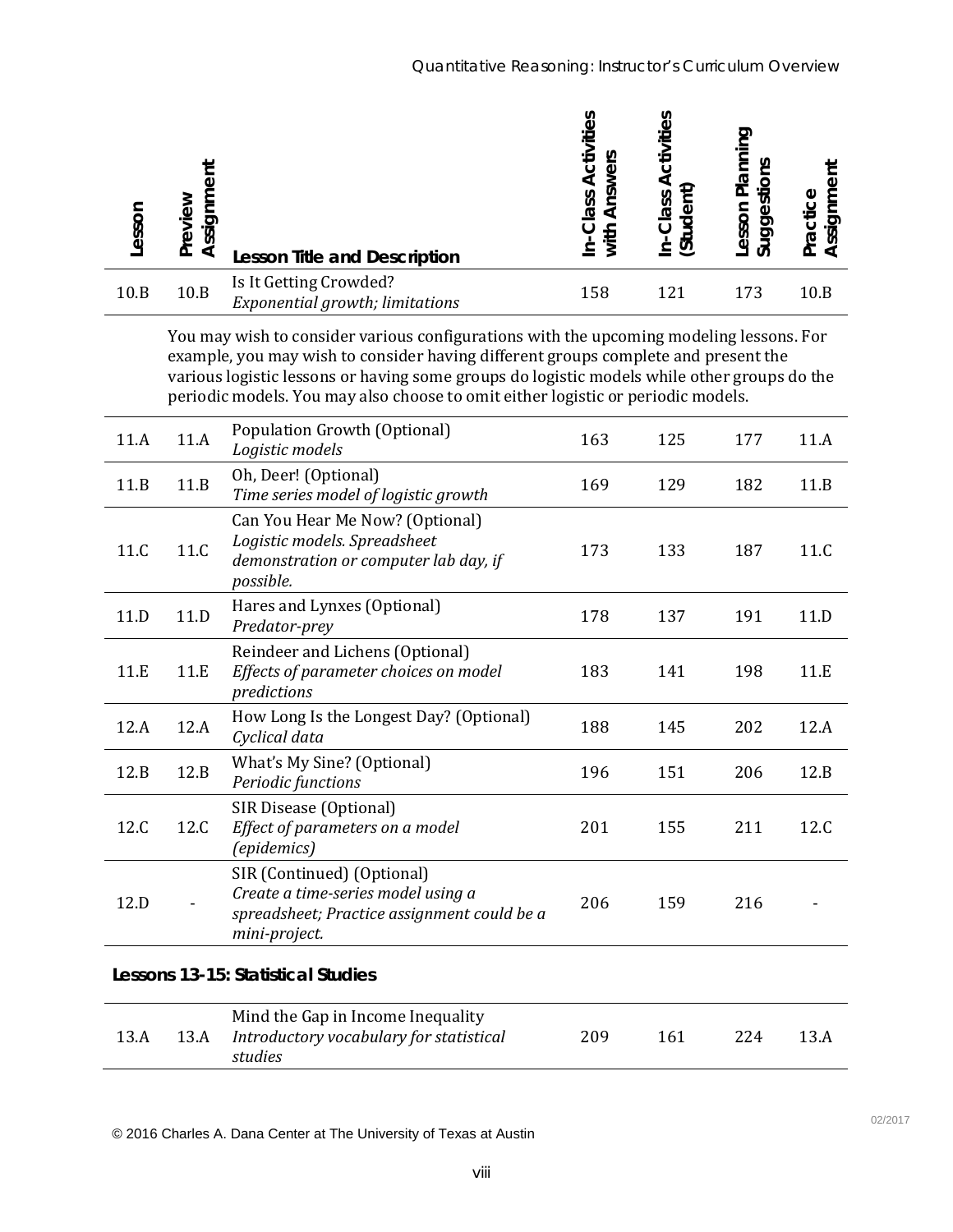| Lesson | Preview<br>Assignment | Lesson Title and Description                                                            | In-Class Activities<br>with Answers | In-Class Activities<br>(Student) | Lesson Planning<br>Suggestions | Practice<br>Assignment |
|--------|-----------------------|-----------------------------------------------------------------------------------------|-------------------------------------|----------------------------------|--------------------------------|------------------------|
| 13.B   | 13.B                  | When in Rome<br>Observational and experimental studies<br>and their conclusions         | 215                                 | 165                              | 229                            | 13.B                   |
| 13.C   | 13.C                  | A Lesson Worth Weighting For<br>Sampling processes                                      | 219                                 | 169                              | 234                            | 13.C                   |
| 13.D   | 13.D                  | WeightThere's More!<br>Evaluate and design sampling processes                           | 225                                 | 175                              | 241                            | 13.D                   |
| 14.A   | 14.A                  | <b>Blood Pressure and Bias</b><br>Sampling and non-sampling error                       | 231                                 | 181                              | 247                            | 14.A                   |
| 14.B   | 14.B                  | Taking Aim at Bias<br>Types of bias                                                     | 235                                 | 185                              | 251                            | 14.B                   |
| 14.C   | 14.C                  | <b>Conclusions in Observational Studies</b><br>Minimizing bias; appropriate conclusions | 240                                 | 189                              | 255                            | 14.C                   |
| 15.A   | 15.A                  | The Video Game Diet<br>Designing experimental studies; cause and<br>effect              | 244                                 | 193                              | 261                            | 15.A                   |
| 15.B   | 15.B                  | All Things in Moderation<br>Confounding variables                                       | 248                                 | 197                              | 266                            | 15.B                   |
| 15.C   | 15.C                  | The Power of the Pill<br>Blinding; placebo effect; placebos                             | 253                                 | 201                              | 271                            | 15.C                   |
| 15.D   | 15.D                  | Designing an Experiment<br>Double blinding; blocking                                    | 257                                 | 205                              | 276                            | 15.D                   |
| 15.E   | 15.E                  | In Conclusion<br>Culminating lesson on conclusions from<br>statistical studies          | 262                                 | 209                              | 284                            | 15.E                   |

You may wish to consider various configurations with the upcoming lessons on analyzing and writing about graphical displays. For example, you may wish to consider having different groups complete Lesson 16, Parts B, D, E, and F, and present to the class.

## **Lessons 16-18: Complex Quantitative Information and Graphical Displays**

| 16.A | 16.A | <b>Education Pays</b><br>Analyzing stacked column graphs             | 266  | 213 | 289 | 16.A |
|------|------|----------------------------------------------------------------------|------|-----|-----|------|
| 16.B | 16.B | Looking for Links<br>Analyzing comparative stacked columns<br>graphs | 2.71 | 217 | 295 | 16.B |

© 2016 Charles A. Dana Center at The University of Texas at Austin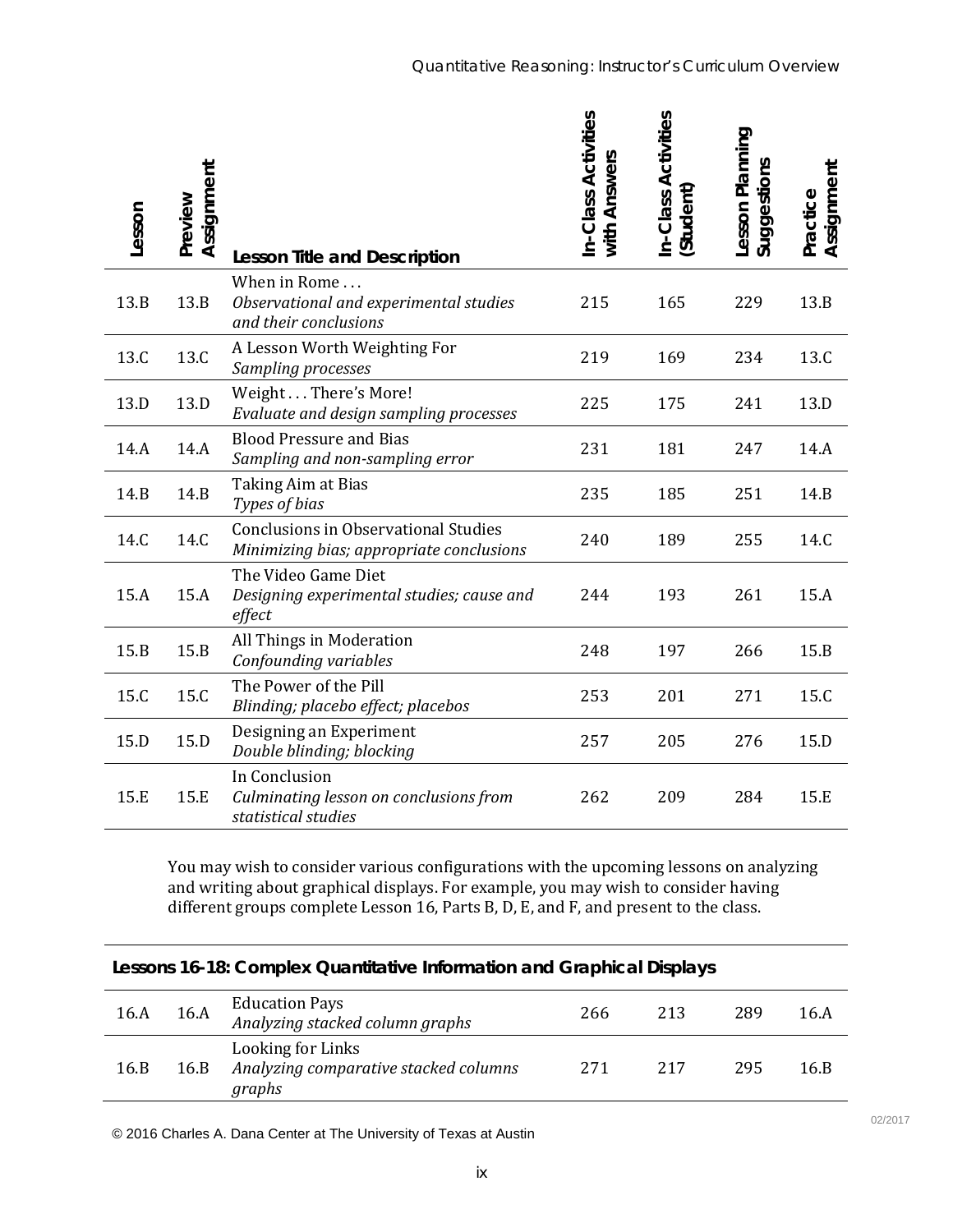| Lesson | Assignment<br>Preview | Lesson Title and Description                                                                    | In-Class Activities<br>with Answers | In-Class Activities<br>(Student) | Lesson Planning<br>Suggestions | Assignment<br>Practice |
|--------|-----------------------|-------------------------------------------------------------------------------------------------|-------------------------------------|----------------------------------|--------------------------------|------------------------|
| 16.C   | 16.C                  | It's About Time!<br>Building stacked columns graphs from<br>class data                          | 275                                 | 221                              | 301                            | 16.C                   |
| 16.D   | 16.D                  | <b>Connecting the Dots</b><br>Analyzing motion bubble charts                                    | 280                                 | 225                              | 207                            | 16.D                   |
| 16.E   | 16.E                  | Big Data (GIS)<br>Analysis problems associated with large,<br>volatile data                     | 285                                 | 229                              | 313                            | 16.E                   |
| 16.F   | 16.F                  | Big Brother - They're Watching!<br>Conclusions from heat maps                                   | 292                                 | 237                              | 319                            | 16.F                   |
| 17.A   | 17.A                  | Decisions, Decisions<br>Decision making based on multiple pieces<br>of quantitative information | 296                                 | 241                              | 324                            | 17.A                   |
| 17.B   | 17.B                  | The Write Approach to Data<br>Improving written analyses of graphical<br>displays               | 302                                 | 245                              | 330                            | 17.B                   |
| 17.C   | 17.C                  | Numbers Never Lie<br>Misleading and erroneous graphical<br>displays                             | 309                                 | 249                              | 344                            | 17.C                   |
| 17.D   | 17.D                  | Can You Feel the Heat?<br>Using data to understand complex issues                               | 316                                 | 255                              | 339                            | 17.D                   |
| 18.A   | 18.A                  | Mini-Project: Tornado Climatology<br>Choosing appropriate ways to represent<br>data             | 321                                 | 259                              | 346                            |                        |
| 18.B   | 18.B                  | The Making of a Model<br>Various ways to present mathematical<br>models                         | 325                                 | 263                              | 352                            | 18.B                   |
| 18.C   | 18.C                  | What a Wonderful World!<br>Using multiple representations to choose a<br>model                  | 329                                 | 267                              | 356                            | 18.C                   |
| 18.D   | 18.D                  | <b>Mathematical Models</b><br>Limitations of models                                             | 335                                 | 271                              | 361                            | 18.D                   |